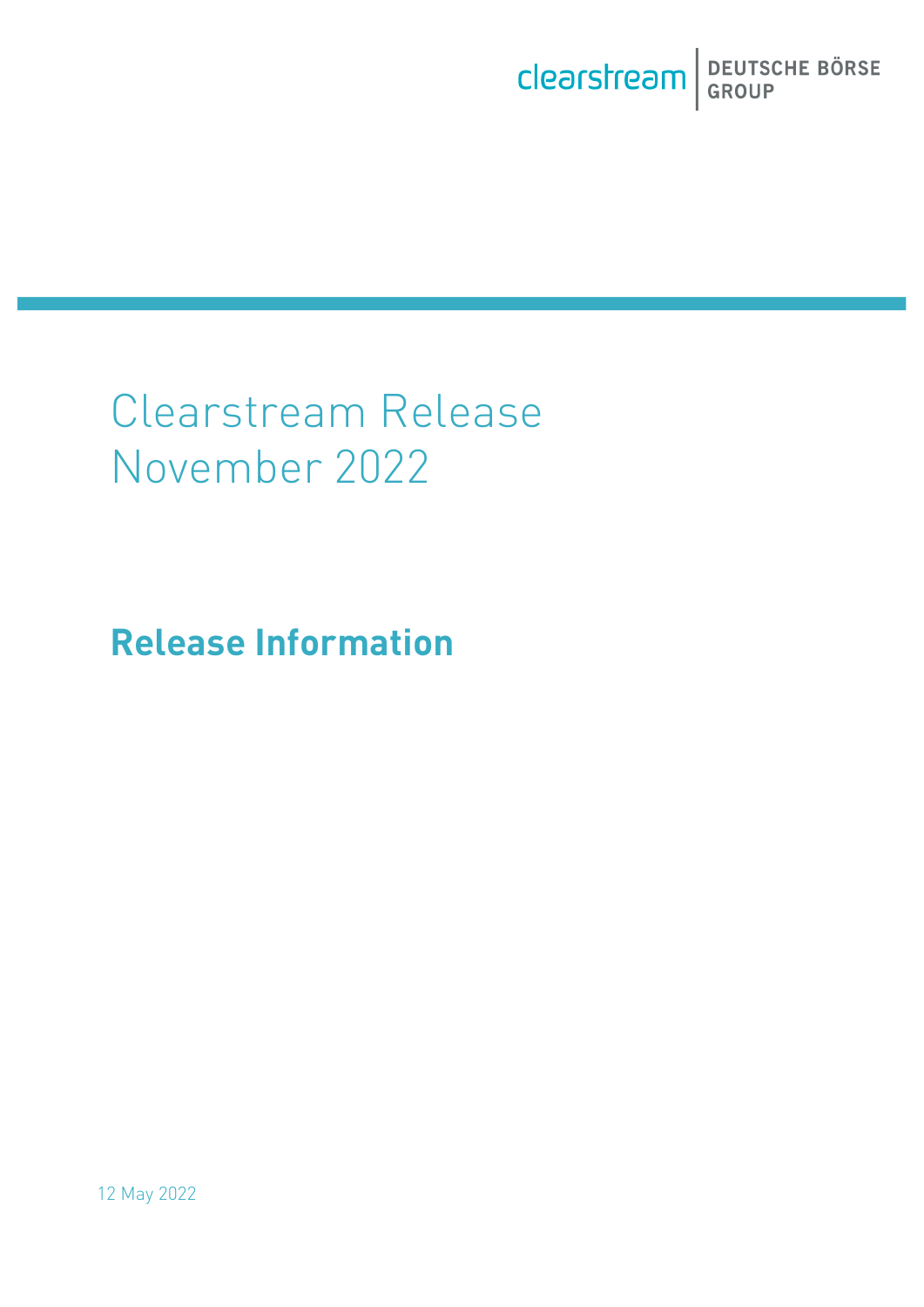#### **Clearstream Release November 2022 - Release Information**

#### 12 May 2022

This document is the property of Clearstream Banking and information in this document may not be reproduced or transmitted in any form or for any purpose, other than for intended business use, without the express written consent of Clearstream Banking. Clearstream Banking (or Clearstream) in this document refers collectively to Clearstream Banking S.A. (CBL) and Clearstream Banking AG (CBF). When referring to Clearstream in this document, this shall also apply to LuxCSD S.A. unless otherwise specified.

Clearstream Banking has based this document on information obtained from various sources but the information has not been independently verified. Clearstream Banking makes no guarantees, representations or warranties and accepts no responsibility or liability as to the accuracy or completeness of the information, and under no circumstances will it be liable for any loss or damage caused by reliance on any opinion, advice or statement made in this document. Information in this document is subject to change without notice.

© Copyright Clearstream Banking S.A. (2022). All rights reserved.

Clearstream is a trademark of Clearstream Services S.A.

SWIFT is a registered trademark of the Society for Worldwide Interbank Financial Telecommunication.

Clearstream Banking S.A. is a Deutsche Börse Group company.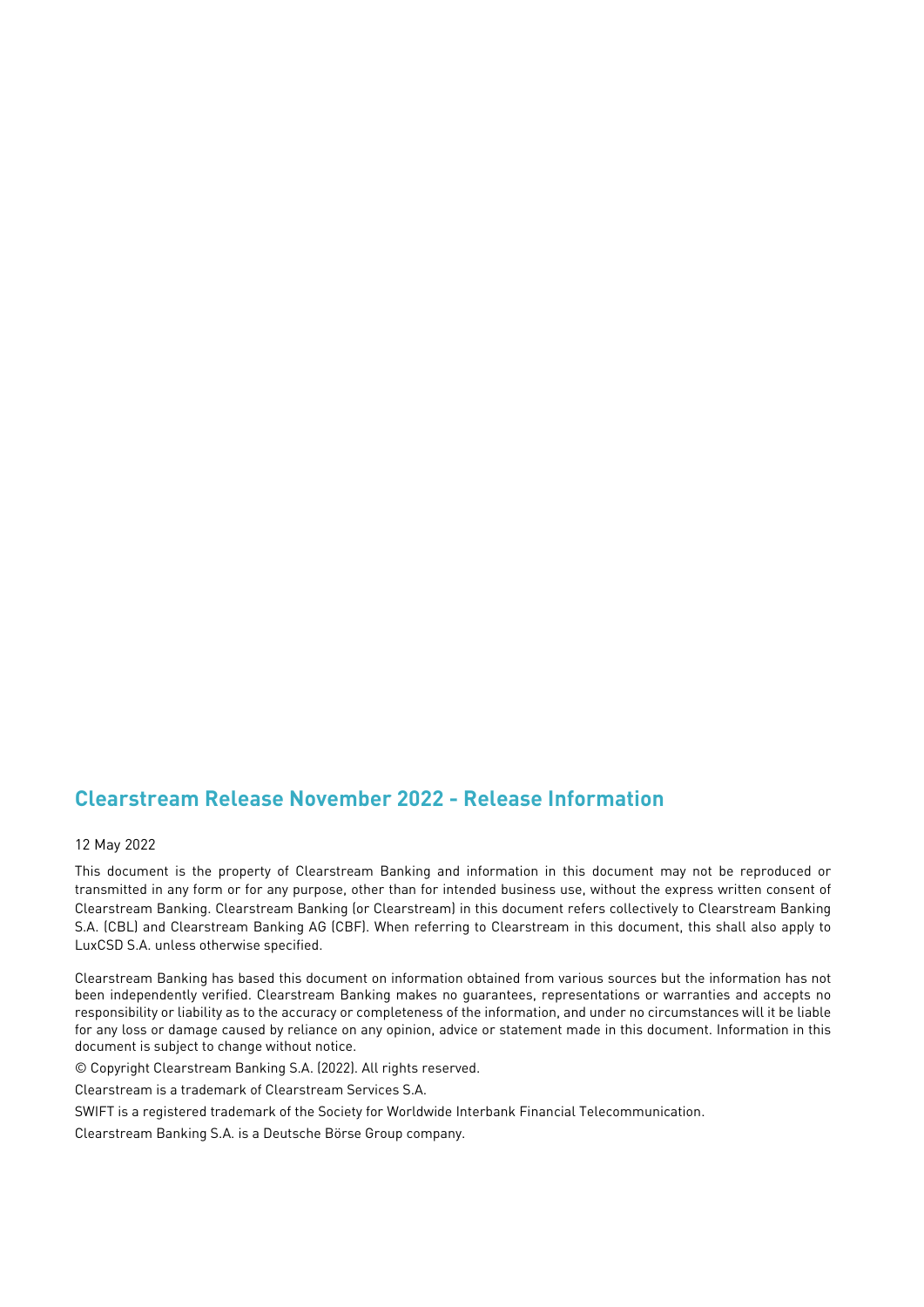### **Foreword**

On Monday 21 November 2022, Clearstream<sup>1</sup> will implement a number of changes related to the mandatory standards release. Impacted media channels include Xact via SWIFT, Xact File Transfer and Xact Web Portal.

This document consolidates and updates the details of these changes to enable customers to make any required changes.

The respective documentation and guides associated with the impacted products and services will be updated to reflect the enhancements in due course.

**Note:** In some cases, this document will not contain the details of enhancements where a separate announcement has been published to address the needs of a particular product or service.

#### **Further information**

For further information about our products and services, please visit [www.clearstream.com](http://www.clearstream.com) or contact Clearstream Client Services or your Relationship Officer.

You will find the relevant contact details at [www.clearstream.com,](http://www.clearstream.com/ci/dispatch/en/subcat/7PMJCA223MMIS) under Contacts & Client Services.

<sup>1.</sup> Clearstream refers collectively to Clearstream Banking, S.A. (CBL), Clearstream Banking AG (CBF) and LuxCSD.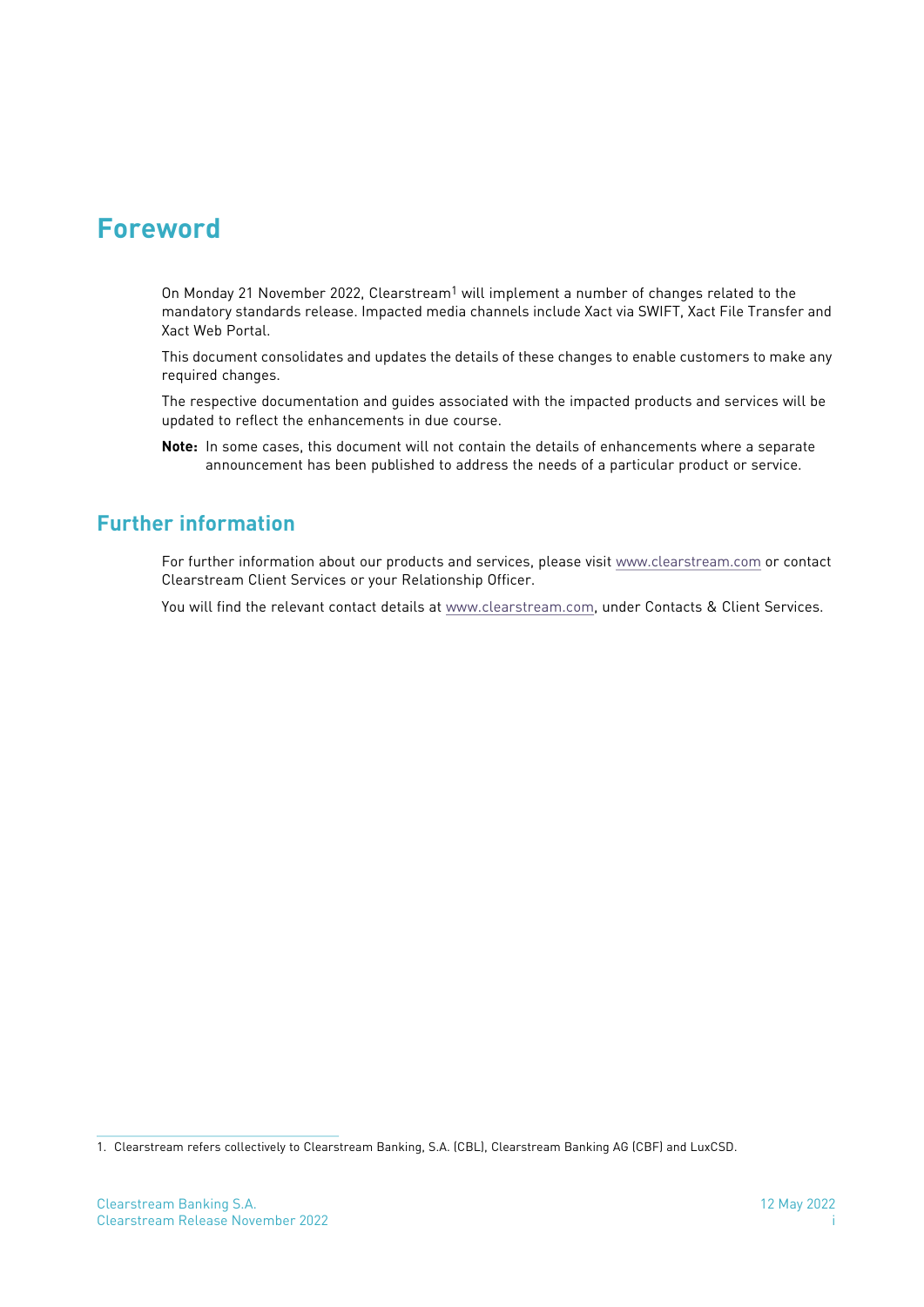### **Clearstream Release November 2022**

|                                                                    | $\overline{2}$ |
|--------------------------------------------------------------------|----------------|
|                                                                    | 5              |
|                                                                    | 8              |
|                                                                    | -11            |
|                                                                    | 11             |
|                                                                    | 12             |
|                                                                    | 12             |
|                                                                    | 12             |
| MT548 - Settlement Status and Processing Advice and                |                |
|                                                                    | 13             |
|                                                                    | 14             |
|                                                                    | 14             |
| MT537 - Statement of Pending Transactions report and               |                |
| MT537 - Vestima Transfer Service Statement of Pending Transactions | 14             |
|                                                                    | 16             |
|                                                                    | 16             |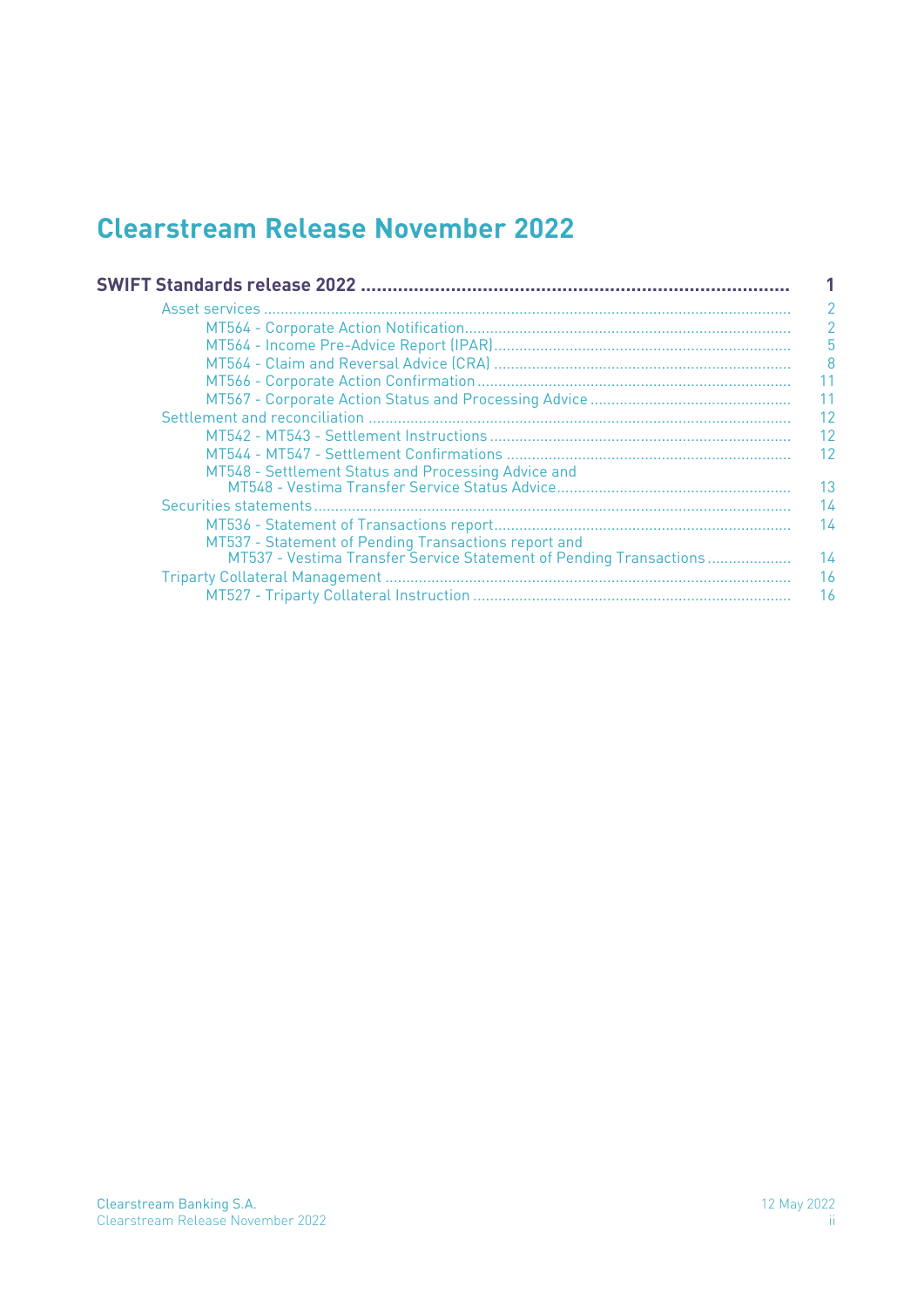### <span id="page-4-0"></span>**1. SWIFT Standards release 2022**

Changes to the messages are described in more detail below.

Changes apply to all formats (ISO, PDF, XLS and XML) across all connectivity channels (Xact via SWIFT, Xact File Transfer and Xact Web Portal).

This section describes the changes to the ISO messages. All these changes are reflected as relevant in all corresponding reports in PDF, as well as Xact Web Portal. When displayed in PDF reports or Xact Web Portal lists and detailed views, the ISO fields are expressed as decodes.

Where relevant, this section distinguishes between different scenarios depending on the services used by customers, these are defined as follows:

If no usage type is defined, it is applicable to CBL accounts, CBF accounts using the OneClearstream service and LuxCSD accounts.

CBL usage: Applicable to CBL, CBF 6-series accounts and LuxCSD 43xxx accounts.

CBF usage: Applicable to CBF accounts using the OneClearstream service.

CBL/LuxCSD usage: Applicable to CBL, CBF 6-series accounts and all LuxCSD accounts.

CBF/LuxCSD usage: Applicable to CBF, CBF 6-series accounts and all LuxCSD accounts.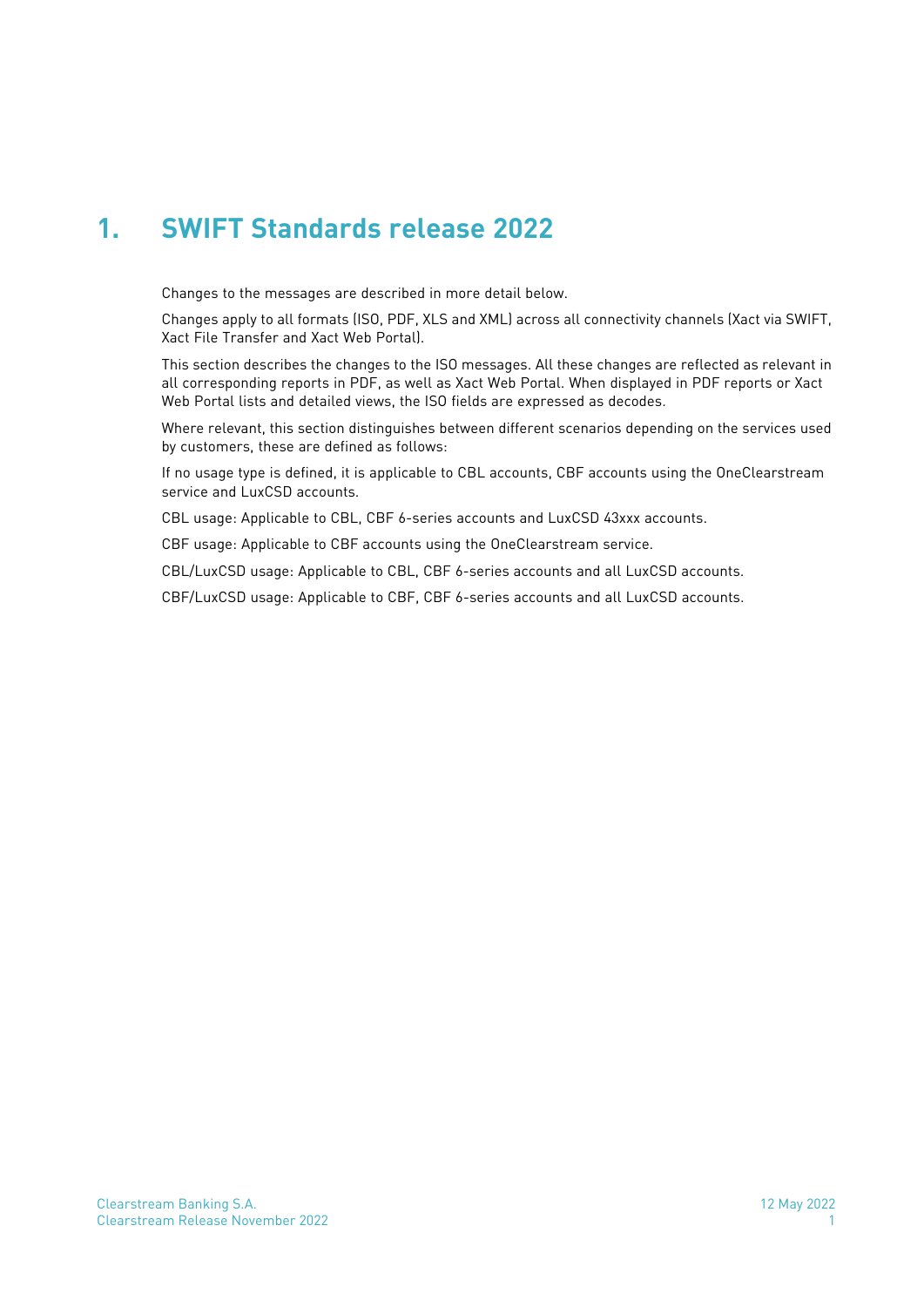### <span id="page-5-0"></span>**Asset services**

#### <span id="page-5-1"></span>**MT564 - Corporate Action Notification**

| <b>Field</b>                                 | <b>Description</b>                                                                       | <b>Usage</b>                                                                                                                                                                                                                                                                                                                                                                   |
|----------------------------------------------|------------------------------------------------------------------------------------------|--------------------------------------------------------------------------------------------------------------------------------------------------------------------------------------------------------------------------------------------------------------------------------------------------------------------------------------------------------------------------------|
| <b>Sequence D - Corporate Action Details</b> |                                                                                          |                                                                                                                                                                                                                                                                                                                                                                                |
| :22F::ADDB                                   | New indicator INCP (Incentive Premium The event is a payment of an incentive<br>Payment) | premium related to the voting<br>conditions prescribed at a general<br>meeting.                                                                                                                                                                                                                                                                                                |
|                                              |                                                                                          | If field :22F::ADDB//INCP is present,<br>then in sequence A field<br>:22F::CAEV//CONS must be present                                                                                                                                                                                                                                                                          |
| $:22F::0$ FFE                                | Applicable)                                                                              | New code NDIS (Dissenter's Rights Not Indicates that Dissenter's rights are not<br>applicable for this offer.                                                                                                                                                                                                                                                                  |
|                                              |                                                                                          | If field :22F::OFFE//DISS is present,<br>then in sequence D field<br>:22F:: OFFE//NDIS is not allowed                                                                                                                                                                                                                                                                          |
| :90a::FBIP                                   | New qualifier FBIP - First Increment                                                     | Option A,B,E or L                                                                                                                                                                                                                                                                                                                                                              |
|                                              | Price                                                                                    | This field contains the acceptable price<br>increment used for submitting a bid.                                                                                                                                                                                                                                                                                               |
| :90a::LBIP                                   | New qualifier LBIP - Last Bid Increment Option A, B, E or L<br>Price                     |                                                                                                                                                                                                                                                                                                                                                                                |
|                                              |                                                                                          | This field contains the acceptable price<br>increment used for submitting a bid.                                                                                                                                                                                                                                                                                               |
| :90a::MAXP                                   | Qualifier MAXP - Maximum Price.                                                          | Option A,B,E or L                                                                                                                                                                                                                                                                                                                                                              |
|                                              |                                                                                          | This field contains the Maximum or cap<br>price at which a holder can bid, for<br>example on a Dutch auction offer.                                                                                                                                                                                                                                                            |
|                                              |                                                                                          | New network validated rule on<br>qualifiers MINP, MAXP in field 90a and<br>on qualifier BIDI in field 92a in<br>sequences D and E. To prevent<br>presence of two MINP and MAXP prices<br>and two BIDI rates simultaneously in<br>different sequences.                                                                                                                          |
| :90a::MINP                                   | Qualifier MINP - Minimum Price                                                           | Option A, B, E or L                                                                                                                                                                                                                                                                                                                                                            |
|                                              |                                                                                          | This field contains the Minimum or floor<br>price at which a holder can bid, for<br>example on a Dutch auction offer. New<br>network validated rule on qualifiers<br>MINP, MAXP in field 90a and on<br>qualifier BIDI in field 92a in sequences<br>D and E. To prevent presence of two<br>MINP and MAXP prices and two BIDI<br>rates simultaneously in different<br>sequences. |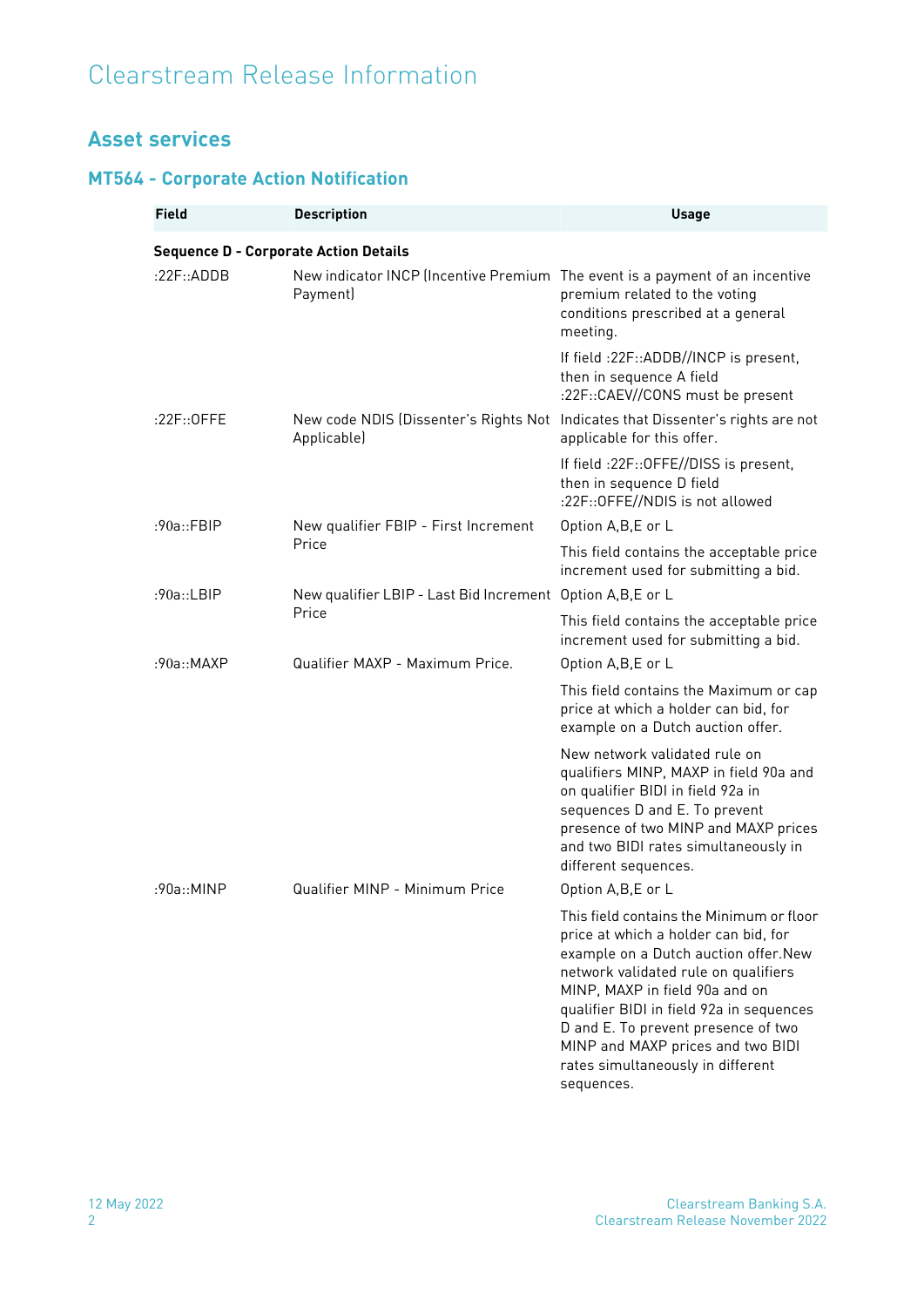| <b>Field</b>                                 | <b>Description</b>                                       | <b>Usage</b>                                                                                                                                                                                                                                                                                                                                                                                            |
|----------------------------------------------|----------------------------------------------------------|---------------------------------------------------------------------------------------------------------------------------------------------------------------------------------------------------------------------------------------------------------------------------------------------------------------------------------------------------------------------------------------------------------|
| <b>Sequence E - Corporate Action Options</b> |                                                          |                                                                                                                                                                                                                                                                                                                                                                                                         |
| :22F::0FFE                                   | New code NDIS (Dissenter's Rights Not<br>Applicable      | Indicates that Dissenter's rights are not<br>applicable for this offer.<br>If field : 22F:: OFFE//DISS is present,<br>then in sequence D field<br>:22F:: OFFE//NDIS is not allowed                                                                                                                                                                                                                      |
| :92a::BIDI                                   | Qualifier BIDI - Bid Interval Rate for<br>Dutch Auction. | Option A,F,K or P<br>This field contains the acceptable price<br>increment used for submitting a bid.<br>New network validated rule on<br>qualifiers MINP, MAXP in field 90a and<br>on qualifier BIDI in field 92a in<br>sequences D and E.<br>To prevent presence of two MINP and<br>MAXP prices and two BIDI rates<br>simultaneously in different sequences.                                          |
| :90a::FBIP                                   | New qualifier FBIP - First Increment<br>Price            | Option A,B,E or L<br>This field contains the acceptable price<br>increment used for submitting a bid.                                                                                                                                                                                                                                                                                                   |
| :90a::LBIP                                   | New qualifier LBIP - Last Bid<br><b>Increment Price</b>  | Option A,B,E or L<br>This field contains the acceptable price<br>increment used for submitting a bid.                                                                                                                                                                                                                                                                                                   |
| :90a::MAXP                                   | Qualifier MAXP - Maximum Price.                          | Option A,B,E or L<br>This field contains the Maximum or cap<br>price at which a holder can bid, for<br>example on a Dutch auction offer.<br>New network validated rule on<br>qualifiers MINP, MAXP in field :90a::<br>and on qualifier BIDI in field :92a:: in<br>sequences D and E. To prevent<br>presence of two MINP and MAXP prices<br>and two BIDI rates simultaneously in<br>different sequences. |
| :90a::MINP                                   | Qualifier MINP - Minimum Price                           | Option A, B, E or L                                                                                                                                                                                                                                                                                                                                                                                     |
|                                              |                                                          | This field contains the Minimum or floor<br>price at which a holder can bid, for<br>example on a Dutch auction offer.                                                                                                                                                                                                                                                                                   |
|                                              |                                                          | New network validated rule on<br>qualifiers MINP, MAXP in field 90a and<br>on qualifier BIDI in field 92a in<br>sequences D and E. To prevent<br>presence of two MINP and MAXP prices<br>and two BIDI rates simultaneously in<br>different sequences.                                                                                                                                                   |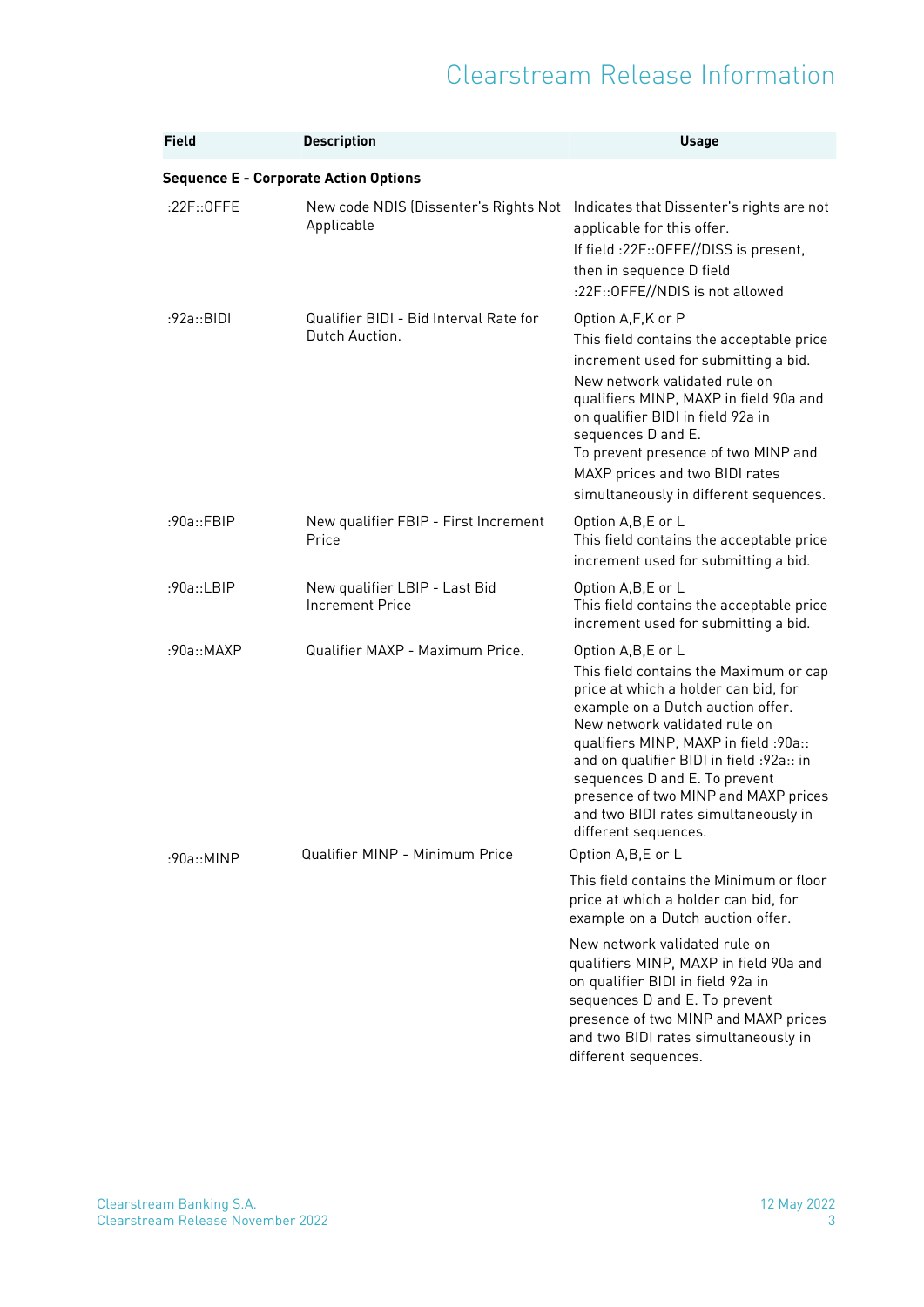| <b>Field</b>                           | <b>Description</b>                           | <b>Usage</b>                                                                  |
|----------------------------------------|----------------------------------------------|-------------------------------------------------------------------------------|
|                                        | <b>Subsequence E1 - Securities Movements</b> |                                                                               |
| :22F:: $0$ TYP                         | Qualifier OTYP - Other type of income        | Option F                                                                      |
|                                        |                                              | This field contains the type of income to<br>be used under another tax regime |
| <b>Subsequence E2 - Cash Movements</b> |                                              |                                                                               |
| :22F::0TYP                             | Qualifier OTYP – Other type of income        | Option F                                                                      |
|                                        |                                              | This field contains the type of income to<br>be used under another tax regime |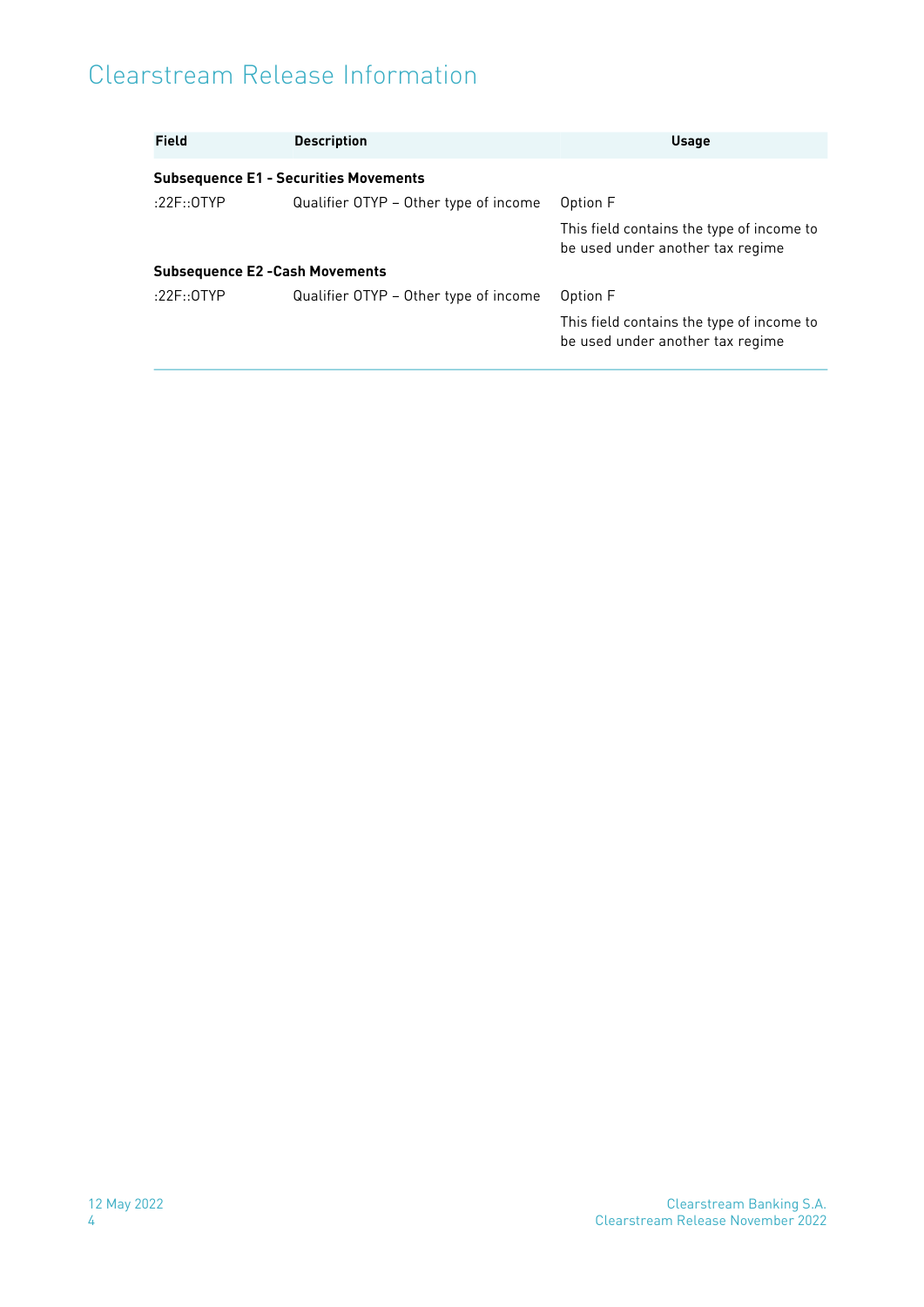| Field                                        | <b>Description</b>                                                                       | <b>Usage</b>                                                                                                                                                                                                                                          |
|----------------------------------------------|------------------------------------------------------------------------------------------|-------------------------------------------------------------------------------------------------------------------------------------------------------------------------------------------------------------------------------------------------------|
|                                              |                                                                                          |                                                                                                                                                                                                                                                       |
| <b>Sequence D - Corporate Action Details</b> |                                                                                          |                                                                                                                                                                                                                                                       |
| :22F::ADDB                                   | New indicator INCP (Incentive Premium The event is a payment of an incentive<br>Payment) | premium related to the voting<br>conditions prescribed at a general<br>meeting.                                                                                                                                                                       |
|                                              |                                                                                          | If field :22F::ADDB//INCP is present,<br>then in sequence A field<br>:22F::CAEV//CONS must be present                                                                                                                                                 |
| $:22F::0$ FFE                                | New code NDIS (Dissenter's Rights Not<br>Applicable)                                     | Indicates that Dissenter's rights are not<br>applicable for this offer.                                                                                                                                                                               |
|                                              |                                                                                          | If field :22F::OFFE//DISS is present,<br>then in sequence D field<br>:22F:: OFFE//NDIS is not allowed                                                                                                                                                 |
| :92a::BIDI                                   | Qualifier BIDI - Bid Interval Rate for                                                   | Option A,F,K or P                                                                                                                                                                                                                                     |
|                                              | Dutch Auction.                                                                           | This field contains the acceptable price<br>increment used for submitting a bid.                                                                                                                                                                      |
|                                              |                                                                                          | New network validated rule on<br>qualifiers MINP, MAXP in field :90a::<br>and on qualifier BIDI in field :92a:: in<br>sequences D and E.                                                                                                              |
|                                              |                                                                                          | To prevent presence of two MINP and<br>MAXP prices and two BIDI rates<br>simultaneously in different sequences.                                                                                                                                       |
| :90a::FBIP                                   | New qualifier FBIP - First Increment                                                     | Option A,B,E or L                                                                                                                                                                                                                                     |
|                                              | Price                                                                                    | This field contains the acceptable price<br>increment used for submitting a bid.                                                                                                                                                                      |
| :90a::LBIP                                   | New qualifier LBIP - Last Bid Increment Option A, B, E or L                              |                                                                                                                                                                                                                                                       |
|                                              | Price                                                                                    | This field contains the acceptable price<br>increment used for submitting a bid.                                                                                                                                                                      |
| :90a::MAXP                                   | Qualifier MAXP - Maximum Price.                                                          | Option A,B,E or L                                                                                                                                                                                                                                     |
|                                              |                                                                                          | This field contains the Maximum or cap<br>price at which a holder can bid, for<br>example on a Dutch auction offer.                                                                                                                                   |
|                                              |                                                                                          | New network validated rule on<br>qualifiers MINP, MAXP in field 90a and<br>on qualifier BIDI in field 92a in<br>sequences D and E. To prevent<br>presence of two MINP and MAXP prices<br>and two BIDI rates simultaneously in<br>different sequences. |

#### <span id="page-8-0"></span>**MT564 - Income Pre-Advice Report (IPAR)**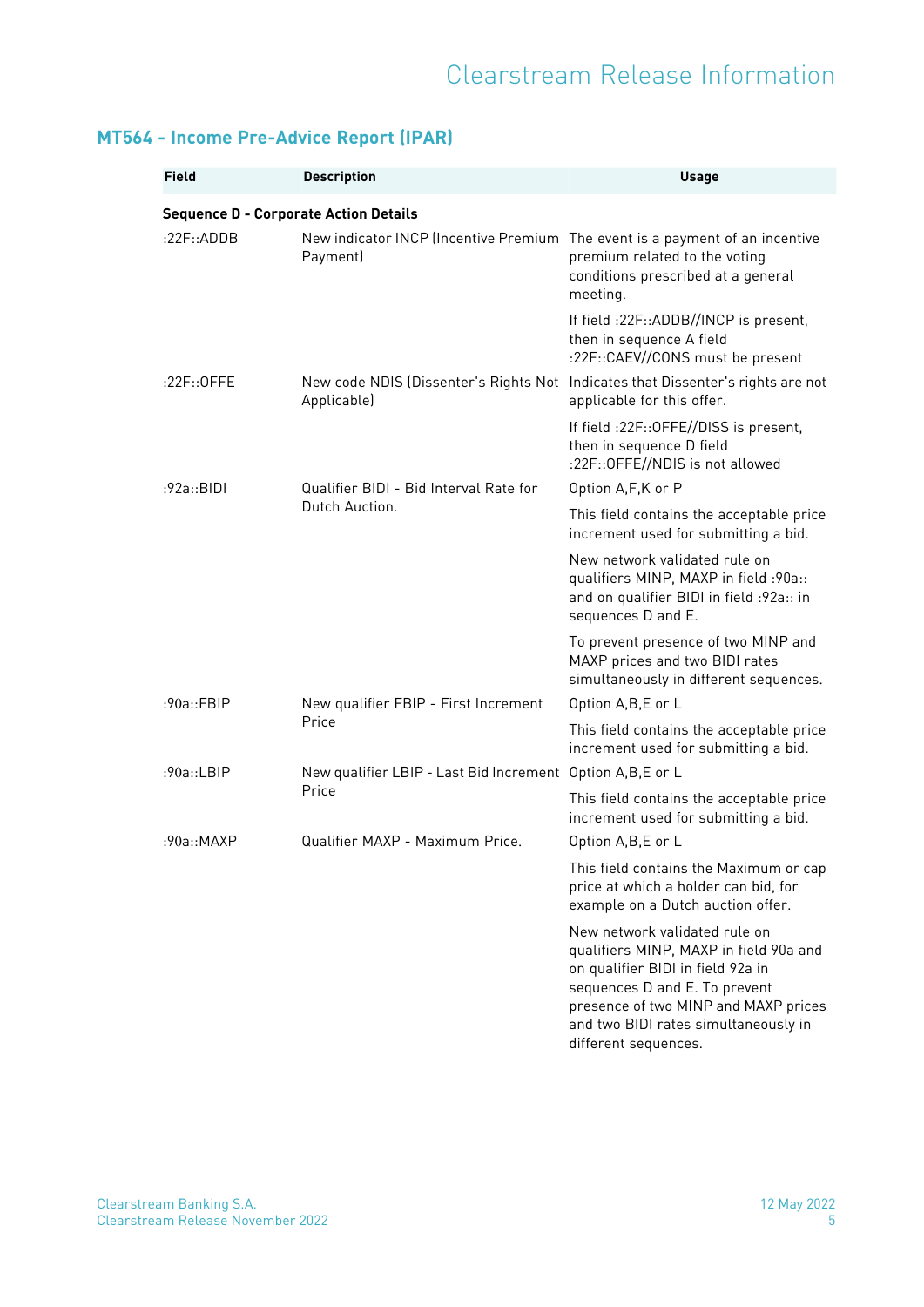| <b>Field</b> | <b>Description</b>                                       | <b>Usage</b>                                                                                                                                                                                                                                                                                                                                                                                             |
|--------------|----------------------------------------------------------|----------------------------------------------------------------------------------------------------------------------------------------------------------------------------------------------------------------------------------------------------------------------------------------------------------------------------------------------------------------------------------------------------------|
| :90a::MINP   | Qualifier MINP - Minimum Price                           | Option A,B,E or L<br>This field contains the Minimum or floor<br>price at which a holder can bid, for<br>example on a Dutch auction offer. New<br>network validated rule on qualifiers<br>MINP, MAXP in field 90a and on<br>qualifier BIDI in field 92a in sequences<br>D and E. To prevent presence of two<br>MINP and MAXP prices and two BIDI<br>rates simultaneously in different<br>sequences.      |
|              | <b>Sequence E - Corporate Action Options</b>             |                                                                                                                                                                                                                                                                                                                                                                                                          |
| :22F::0FFE   | New code NDIS (Dissenter's Rights Not<br>Applicable      | Indicates that Dissenter's rights are not<br>applicable for this offer.<br>If field : 22F:: OFFE//DISS is present,<br>then in sequence D field<br>:22F:: OFFE//NDIS is not allowed                                                                                                                                                                                                                       |
| :92a::BIDI   | Qualifier BIDI - Bid Interval Rate for<br>Dutch Auction. | Option A,F,K or P<br>This field contains the acceptable price<br>increment used for submitting a bid.<br>New network validated rule on<br>qualifiers MINP, MAXP in field 90a and<br>on qualifier BIDI in field 92a in<br>sequences D and E.<br>To prevent presence of two MINP and<br>MAXP prices and two BIDI rates<br>simultaneously in different sequences.                                           |
| :90a::FBIP   | New qualifier FBIP - First Increment<br>Price            | Option A, B, E or L<br>This field contains the acceptable price<br>increment used for submitting a bid.                                                                                                                                                                                                                                                                                                  |
| :90a::LBIP   | New qualifier LBIP - Last Bid<br><b>Increment Price</b>  | Option A, B, E or L<br>This field contains the acceptable price<br>increment used for submitting a bid.                                                                                                                                                                                                                                                                                                  |
| :90a::MAXP   | Qualifier MAXP - Maximum Price.                          | Option A,B,E or L<br>This field contains the Maximum or cap<br>price at which a holder can bid, for<br>example on a Dutch auction offer.<br>New network validated rule on<br>qualifiers MINP, MAXP in field :90a::<br>and on qualifier BIDI in field : 92a:: in<br>sequences D and E. To prevent<br>presence of two MINP and MAXP prices<br>and two BIDI rates simultaneously in<br>different sequences. |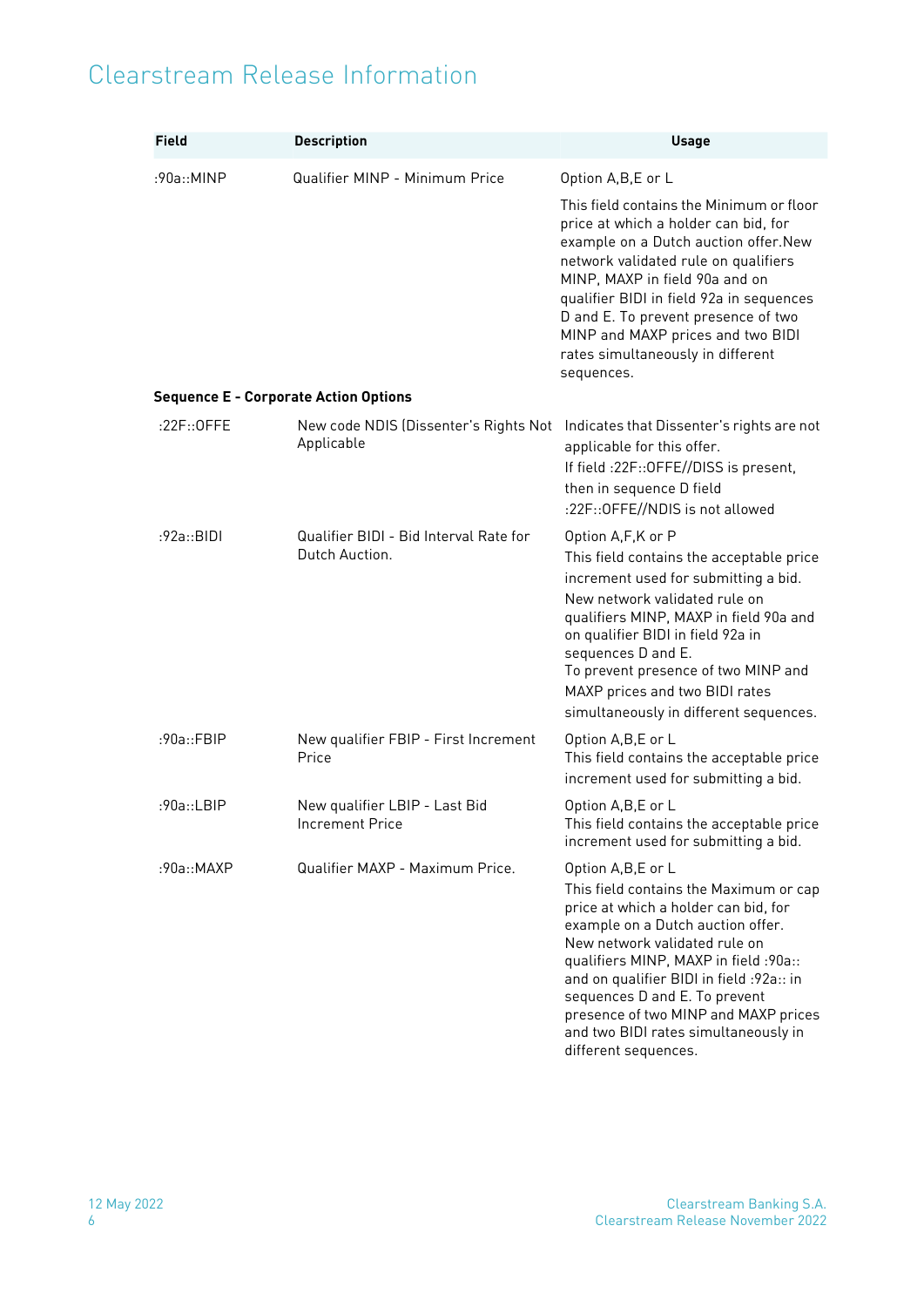| <b>Field</b>                                | <b>Description</b>                    | <b>Usage</b>                                                                                                                                                                                                                                          |
|---------------------------------------------|---------------------------------------|-------------------------------------------------------------------------------------------------------------------------------------------------------------------------------------------------------------------------------------------------------|
| :90a::MINP                                  | Qualifier MINP - Minimum Price        | Option A, B, E or L                                                                                                                                                                                                                                   |
|                                             |                                       | This field contains the Minimum or floor<br>price at which a holder can bid, for<br>example on a Dutch auction offer.                                                                                                                                 |
|                                             |                                       | New network validated rule on<br>qualifiers MINP, MAXP in field 90a and<br>on qualifier BIDI in field 92a in<br>sequences D and E. To prevent<br>presence of two MINP and MAXP prices<br>and two BIDI rates simultaneously in<br>different sequences. |
| <b>Subsequence E1 -Securities Movements</b> |                                       |                                                                                                                                                                                                                                                       |
| :22F::0TYP                                  | Qualifier OTYP - Other type of income | Option F                                                                                                                                                                                                                                              |
|                                             |                                       | This field contains the type of income to<br>be used under another tax regime                                                                                                                                                                         |
| <b>Subsequence E2 - Cash Movements</b>      |                                       |                                                                                                                                                                                                                                                       |
| :22F::0TYP                                  | Qualifier OTYP - Other type of income | Option F                                                                                                                                                                                                                                              |
|                                             |                                       | This field contains the type of income to<br>be used under another tax regime                                                                                                                                                                         |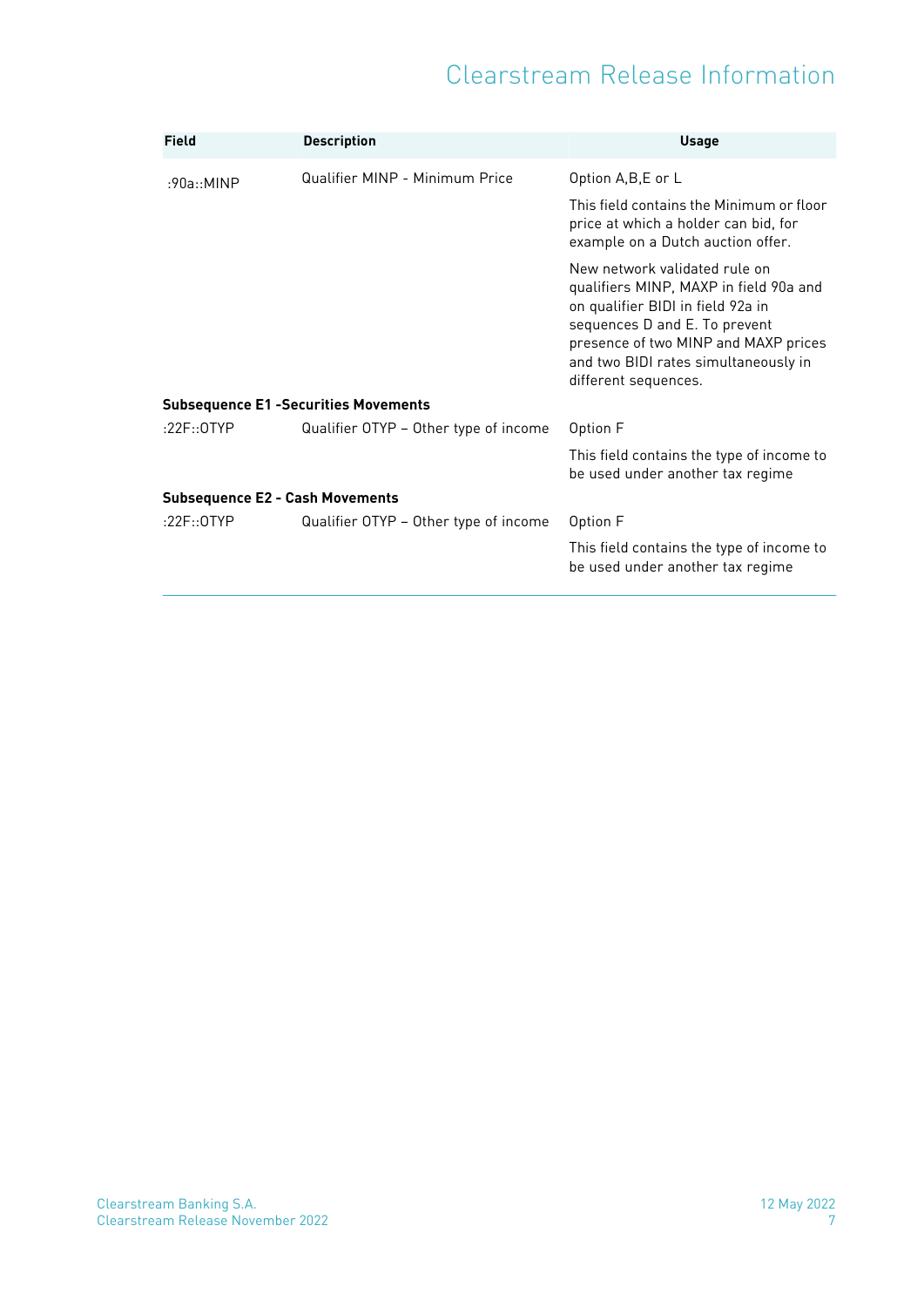#### <span id="page-11-0"></span>**MT564 - Claim and Reversal Advice (CRA)**

| <b>Field</b>                                 | <b>Description</b>                                                                       | <b>Usage</b>                                                                                                                                                                                                                                                                                                                                                                   |
|----------------------------------------------|------------------------------------------------------------------------------------------|--------------------------------------------------------------------------------------------------------------------------------------------------------------------------------------------------------------------------------------------------------------------------------------------------------------------------------------------------------------------------------|
| <b>Sequence D - Corporate Action Details</b> |                                                                                          |                                                                                                                                                                                                                                                                                                                                                                                |
| :22F::ADDB                                   | New indicator INCP (Incentive Premium The event is a payment of an incentive<br>Payment) | premium related to the voting<br>conditions prescribed at a general<br>meeting.                                                                                                                                                                                                                                                                                                |
|                                              |                                                                                          | If field :22F::ADDB//INCP is present,<br>then in sequence A field<br>:22F::CAEV//CONS must be present                                                                                                                                                                                                                                                                          |
| :22F::0FFE                                   | Applicable)                                                                              | New code NDIS (Dissenter's Rights Not Indicates that Dissenter's rights are not<br>applicable for this offer.                                                                                                                                                                                                                                                                  |
|                                              |                                                                                          | If field : 22F:: OFFE//DISS is present,<br>then in sequence D field<br>:22F:: OFFE//NDIS is not allowed                                                                                                                                                                                                                                                                        |
| :90a::FBIP                                   | New qualifier FBIP - First Increment                                                     | Option A, B, E or L                                                                                                                                                                                                                                                                                                                                                            |
|                                              | Price                                                                                    | This field contains the acceptable price<br>increment used for submitting a bid.                                                                                                                                                                                                                                                                                               |
| :90a::LBIP                                   | New qualifier LBIP - Last Bid Increment Option A, B, E or L<br>Price                     |                                                                                                                                                                                                                                                                                                                                                                                |
|                                              |                                                                                          | This field contains the acceptable price<br>increment used for submitting a bid.                                                                                                                                                                                                                                                                                               |
| :90a::MAXP                                   | Qualifier MAXP - Maximum Price.                                                          | Option A,B,E or L                                                                                                                                                                                                                                                                                                                                                              |
|                                              |                                                                                          | This field contains the Maximum or cap<br>price at which a holder can bid, for<br>example on a Dutch auction offer.                                                                                                                                                                                                                                                            |
|                                              |                                                                                          | New network validated rule on<br>qualifiers MINP, MAXP in field 90a and<br>on qualifier BIDI in field 92a in<br>sequences D and E. To prevent<br>presence of two MINP and MAXP prices<br>and two BIDI rates simultaneously in<br>different sequences.                                                                                                                          |
| :90a::MINP                                   | Qualifier MINP - Minimum Price                                                           | Option A, B, E or L                                                                                                                                                                                                                                                                                                                                                            |
|                                              |                                                                                          | This field contains the Minimum or floor<br>price at which a holder can bid, for<br>example on a Dutch auction offer. New<br>network validated rule on qualifiers<br>MINP, MAXP in field 90a and on<br>qualifier BIDI in field 92a in sequences<br>D and E. To prevent presence of two<br>MINP and MAXP prices and two BIDI<br>rates simultaneously in different<br>sequences. |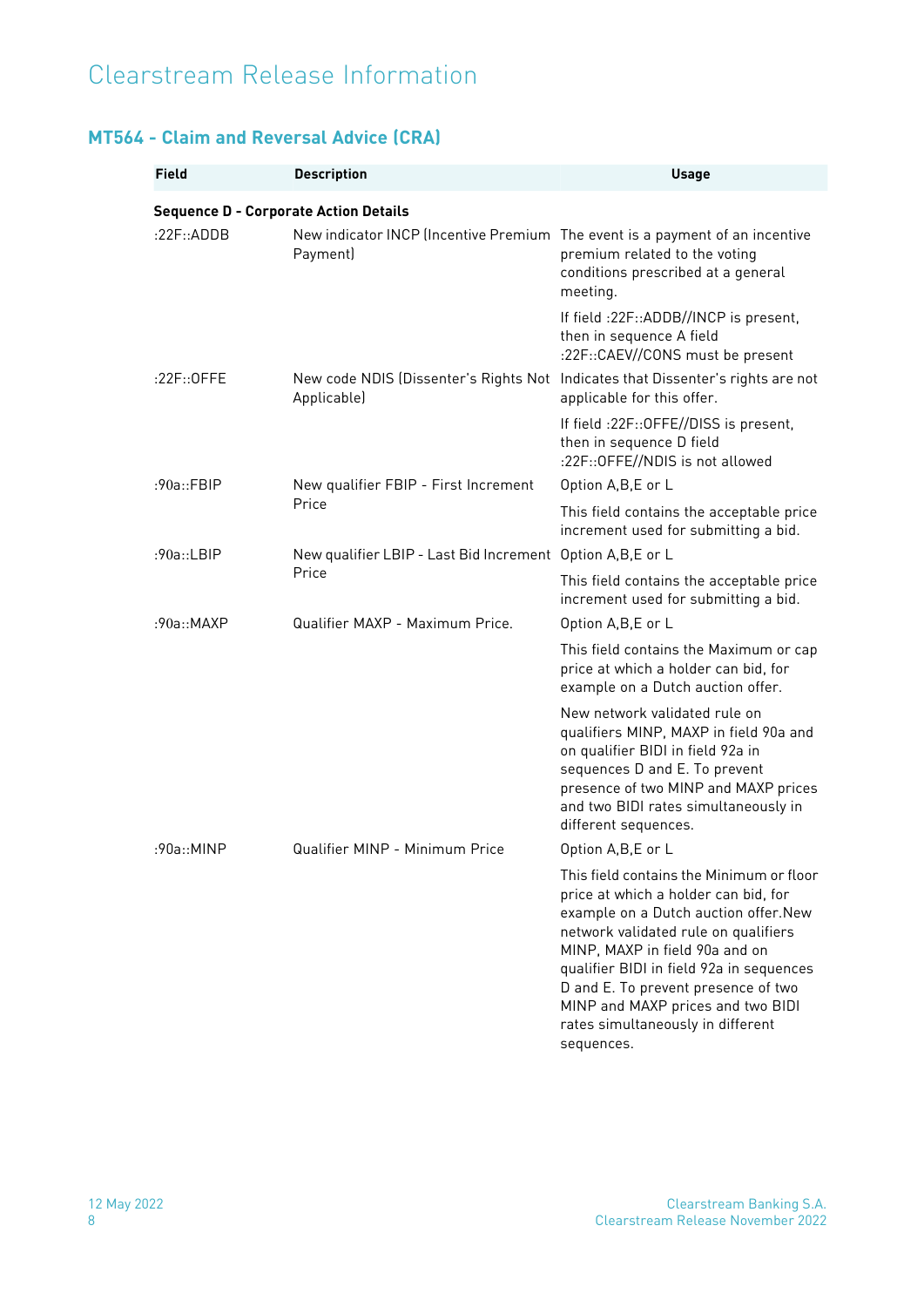| <b>Field</b>                                 | <b>Description</b>                                       | <b>Usage</b>                                                                                                                                                                                                                                                                                                                                                                                               |
|----------------------------------------------|----------------------------------------------------------|------------------------------------------------------------------------------------------------------------------------------------------------------------------------------------------------------------------------------------------------------------------------------------------------------------------------------------------------------------------------------------------------------------|
| <b>Sequence E - Corporate Action Options</b> |                                                          |                                                                                                                                                                                                                                                                                                                                                                                                            |
| :22F:: 0FFE                                  | New code NDIS (Dissenter's Rights Not<br>Applicable      | Indicates that Dissenter's rights are not<br>applicable for this offer.<br>If field : 22F:: OFFE//DISS is present,<br>then in sequence D field<br>:22F:: OFFE//NDIS is not allowed                                                                                                                                                                                                                         |
| :92a::BIDI                                   | Qualifier BIDI - Bid Interval Rate for<br>Dutch Auction. | Option A,F,K or P<br>This field contains the acceptable price<br>increment used for submitting a bid.<br>New network validated rule on<br>qualifiers MINP, MAXP in field 90a and<br>on qualifier BIDI in field 92a in<br>sequences D and E.<br>To prevent presence of two MINP and<br>MAXP prices and two BIDI rates<br>simultaneously in different sequences.                                             |
| :90a::FBIP                                   | New qualifier FBIP - First Increment<br>Price            | Option A, B, E or L<br>This field contains the acceptable price<br>increment used for submitting a bid.                                                                                                                                                                                                                                                                                                    |
| :90a::LBIP                                   | New qualifier LBIP - Last Bid<br><b>Increment Price</b>  | Option A, B, E or L<br>This field contains the acceptable price<br>increment used for submitting a bid.                                                                                                                                                                                                                                                                                                    |
| :90a::MAXP                                   | Qualifier MAXP - Maximum Price.                          | Option A, B, E or L<br>This field contains the Maximum or cap<br>price at which a holder can bid, for<br>example on a Dutch auction offer.<br>New network validated rule on<br>qualifiers MINP, MAXP in field :90a::<br>and on qualifier BIDI in field : 92a:: in<br>sequences D and E. To prevent<br>presence of two MINP and MAXP prices<br>and two BIDI rates simultaneously in<br>different sequences. |
| :90a::MINP                                   | Qualifier MINP - Minimum Price                           | Option A,B,E or L                                                                                                                                                                                                                                                                                                                                                                                          |
|                                              |                                                          | This field contains the Minimum or floor<br>price at which a holder can bid, for<br>example on a Dutch auction offer.                                                                                                                                                                                                                                                                                      |
|                                              |                                                          | New network validated rule on<br>qualifiers MINP, MAXP in field 90a and<br>on qualifier BIDI in field 92a in<br>sequences D and E. To prevent<br>presence of two MINP and MAXP prices<br>and two BIDI rates simultaneously in<br>different sequences.                                                                                                                                                      |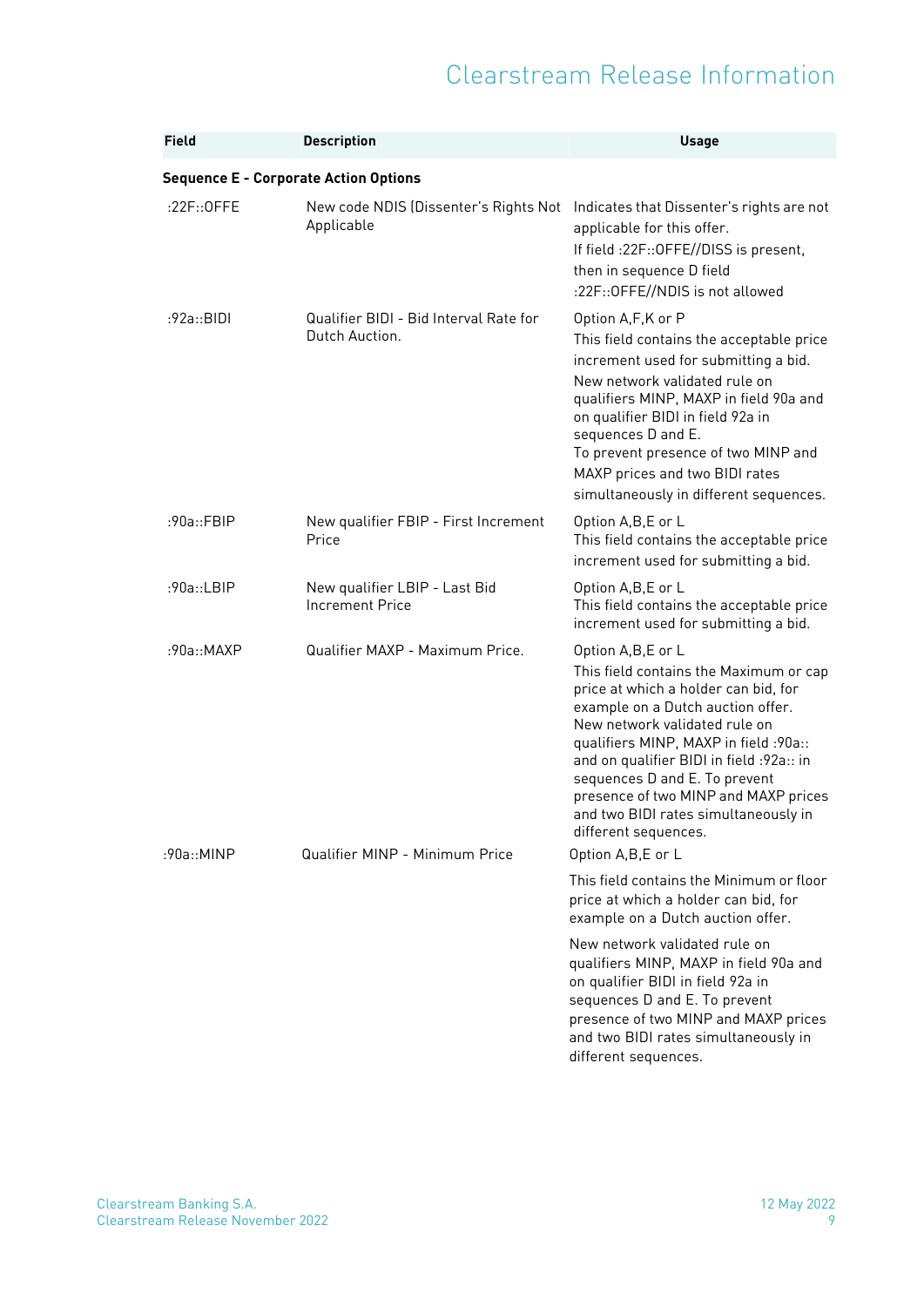| <b>Field</b>                           | <b>Description</b>                           | <b>Usage</b>                                                                  |
|----------------------------------------|----------------------------------------------|-------------------------------------------------------------------------------|
|                                        | <b>Subsequence E1 - Securities Movements</b> |                                                                               |
| :22F:: $0$ TYP                         | Qualifier OTYP - Other type of income        | This field contains the type of income to<br>be used under another tax regime |
| <b>Subsequence E2 - Cash Movements</b> |                                              |                                                                               |
| :22F::0TYP                             | Qualifier OTYP – Other type of income        | This field contains the type of income to<br>be used under another tax regime |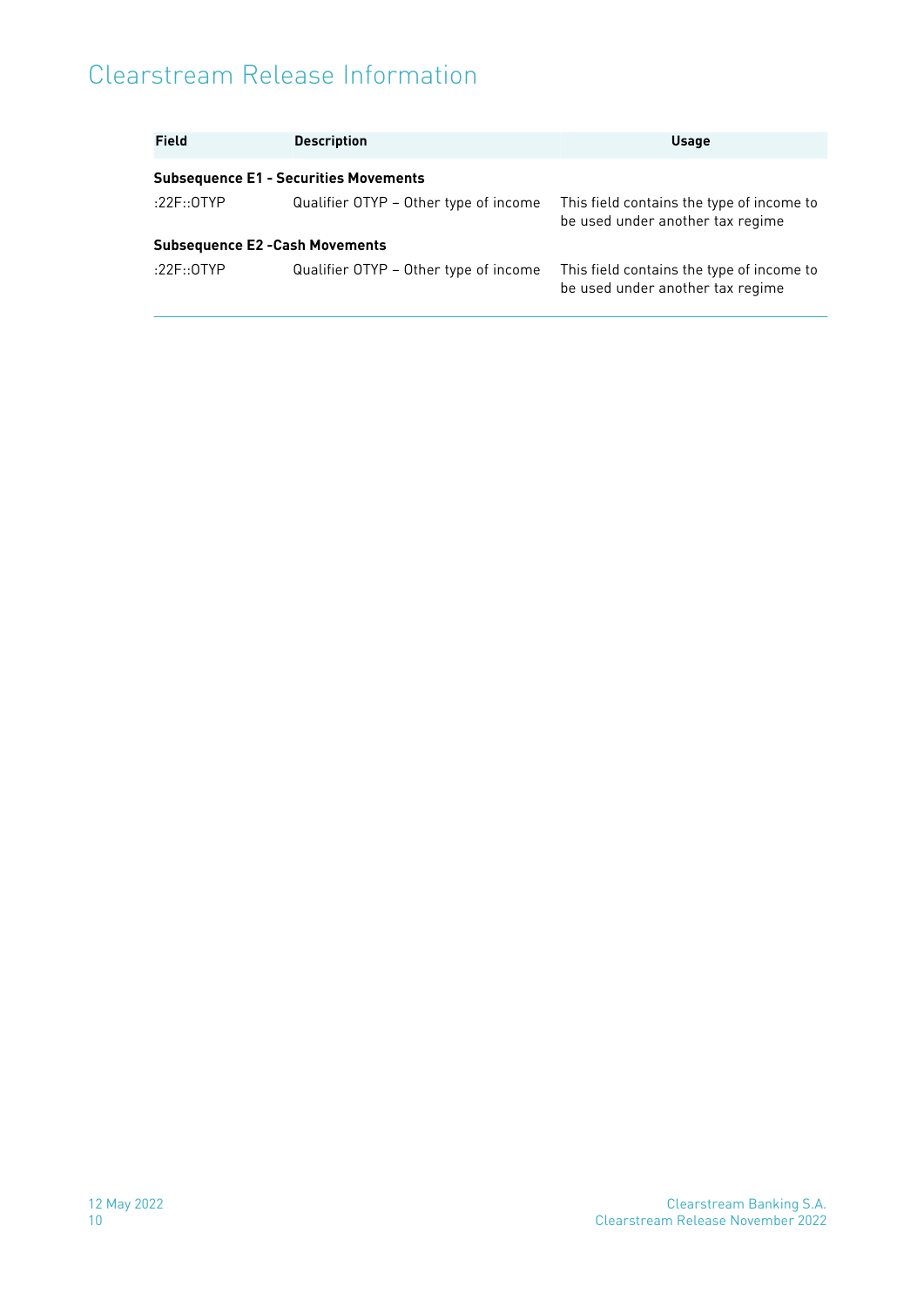#### <span id="page-14-0"></span>**MT566 - Corporate Action Confirmation**

| Field                                        | <b>Description</b>                                                                       | <b>Usage</b>                                                                                          |
|----------------------------------------------|------------------------------------------------------------------------------------------|-------------------------------------------------------------------------------------------------------|
| <b>Sequence C - Corporate Action Details</b> |                                                                                          |                                                                                                       |
| :22 $F$ ::ADDB                               | New indicator INCP (Incentive Premium The event is a payment of an incentive<br>Payment) | premium related to the voting<br>conditions prescribed at a general<br>meeting.                       |
|                                              |                                                                                          | If field :22F::ADDB//INCP is present,<br>then in sequence A field<br>:22F::CAEV//CONS must be present |
|                                              | <b>Subsequence D1- Securities Movements</b>                                              |                                                                                                       |
| :22F::0TYP                                   | Qualifier OTYP - Other type of income                                                    | This field contains the type of income to<br>be used under another tax regime                         |
| <b>Subsequence D2-Cash Movements</b>         |                                                                                          |                                                                                                       |
| :22 $F$ ::0TYP                               | Qualifier OTYP - Other type of income                                                    | This field contains the type of income to<br>be used under another tax regime                         |

#### <span id="page-14-1"></span>**MT567 - Corporate Action Status and Processing Advice**

| <b>Field</b>             | <b>Description</b>              | <b>Usage</b>                                                 |
|--------------------------|---------------------------------|--------------------------------------------------------------|
| Subsequence A2a - Reason |                                 |                                                              |
| :24B::REAS//             | New reason codes:               |                                                              |
|                          | IPAW (Invalid Paperwork)        | Required paperwork is invalid,<br>incomplete, or missing.    |
|                          | REJA (Rejected By Issuer Agent) | Instruction rejected by the issuer agent.                    |
|                          |                                 | Can be used in combination with the<br>following qualifiers: |
|                          |                                 | :24B::PEND//IPAW                                             |
|                          |                                 | :24B::REJT//IPAW                                             |
|                          |                                 | :24B::REJT//REJA                                             |
|                          |                                 |                                                              |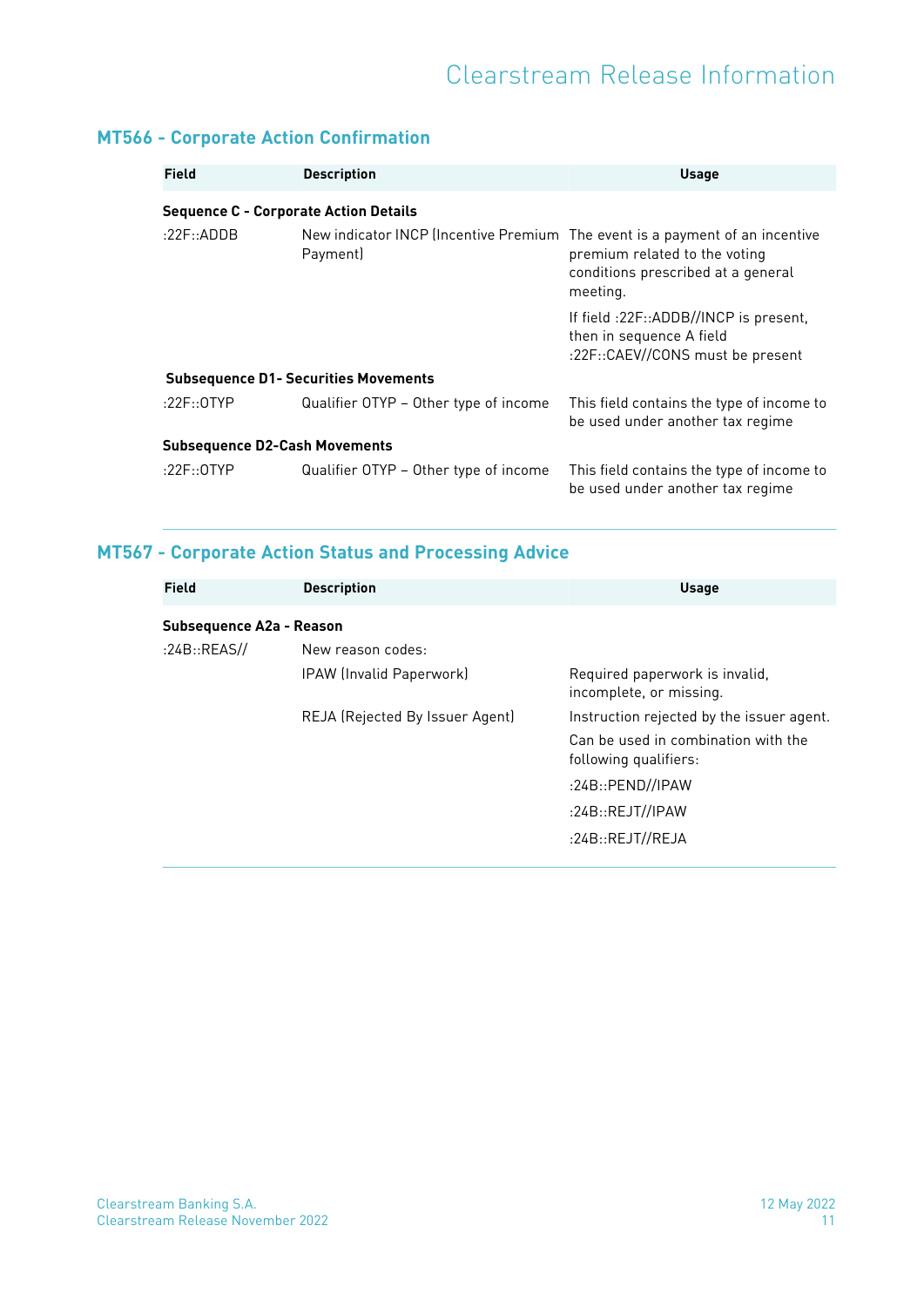### <span id="page-15-0"></span>**Settlement and reconciliation**

#### <span id="page-15-1"></span>**MT542 - MT543 - Settlement Instructions**

| Field                                    | <b>Description</b>                                          | <b>Usage</b>       |
|------------------------------------------|-------------------------------------------------------------|--------------------|
| Subsequence A1 - Linkages<br>::22F: STCO | Removal of Indicator code INTS<br>(Internalised Settlement) | Only for MT542/543 |

#### <span id="page-15-2"></span>**MT544 - MT547 - Settlement Confirmations**

| Field                           | <b>Description</b>                                                                       | <b>Usage</b>                                                                                                                                                                              |
|---------------------------------|------------------------------------------------------------------------------------------|-------------------------------------------------------------------------------------------------------------------------------------------------------------------------------------------|
| <b>Subsequence E3 - Amounts</b> |                                                                                          |                                                                                                                                                                                           |
| :20C::CMIT/J                    | New qualifier CMIT - Counterparty<br>Market Infrastructure Transaction<br>Identification | CBE and LuxCSD: Identification of a<br>counterparty transaction assigned by a<br>market infrastructure other than a<br>central securities depository, for<br>example, TARGET2-Securities. |
|                                 |                                                                                          | Allows the indication of an MITI<br>reference on both client/counterparty<br>side.                                                                                                        |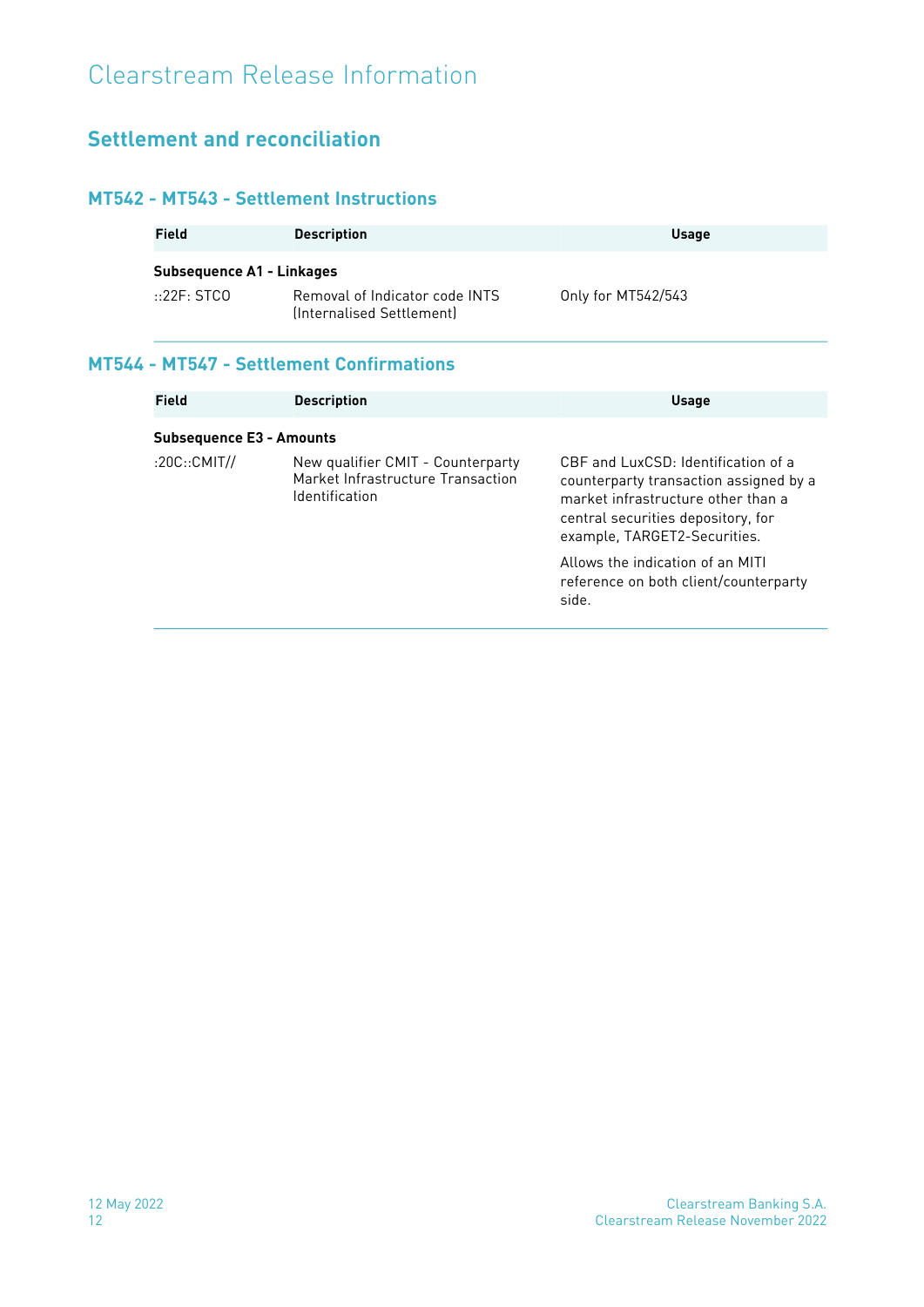#### <span id="page-16-0"></span>**MT548 - Settlement Status and Processing Advice MT548 - Vestima Transfer Service Status Advice**

| Field                                              | <b>Description</b>                                                                                                                         | <b>Usage</b>                                                                                                                                                                                 |  |
|----------------------------------------------------|--------------------------------------------------------------------------------------------------------------------------------------------|----------------------------------------------------------------------------------------------------------------------------------------------------------------------------------------------|--|
|                                                    | <b>Subsequence A1 - Linkages</b>                                                                                                           |                                                                                                                                                                                              |  |
| :20C::CMIT/J                                       | New qualifier CMIT - Counterparty<br>Market Infrastructure Transaction<br>Identification                                                   | CBF and LuxCSD:<br>Identification of a counterparty<br>transaction assigned by a market<br>infrastructure other than a central<br>securities depository, for example,<br>TARGET2-Securities. |  |
|                                                    |                                                                                                                                            | Allows the indication of an MITI<br>reference on both client/counterparty<br>side.                                                                                                           |  |
| Subsequence A2a - Reason                           |                                                                                                                                            |                                                                                                                                                                                              |  |
| :24B::PEND//PATH                                   | New status reason code PATD (Partial<br>Differ) - Disagreement on partial<br>indicator preventing partial settlement. settlement indicator | CBL<br>To indicate a mismatch on the partial                                                                                                                                                 |  |
| :24B::PENF//PATD                                   | New status reason code PATD (Partial<br>Differ) - Disagreement on partial<br>indicator preventing partial settlement.                      | CBL<br>To indicate a mismatch on the partial<br>settlement indicator.                                                                                                                        |  |
| :24B::PEND//PREL                                   | New status reason code PREL (Partially<br>Released) - Transaction has been<br>partially released.                                          | CBL, CBF and LuxCSD<br>Additional information to report a<br>partial release request.                                                                                                        |  |
|                                                    | :24B:: PENF//PREL New status reason code PREL (Partially CBL, CBF and LuxCSD<br>Released) - Transaction has been<br>partially released.    | Additional information to report a<br>partial release request.                                                                                                                               |  |
| <b>Sequence B - Settlement Transaction Details</b> |                                                                                                                                            |                                                                                                                                                                                              |  |
| :36B::PRFI                                         | New qualifier PREL (Partially Released) CBL, CBF and LuxCSD                                                                                | To indicate quantity of financial<br>instrument to be released                                                                                                                               |  |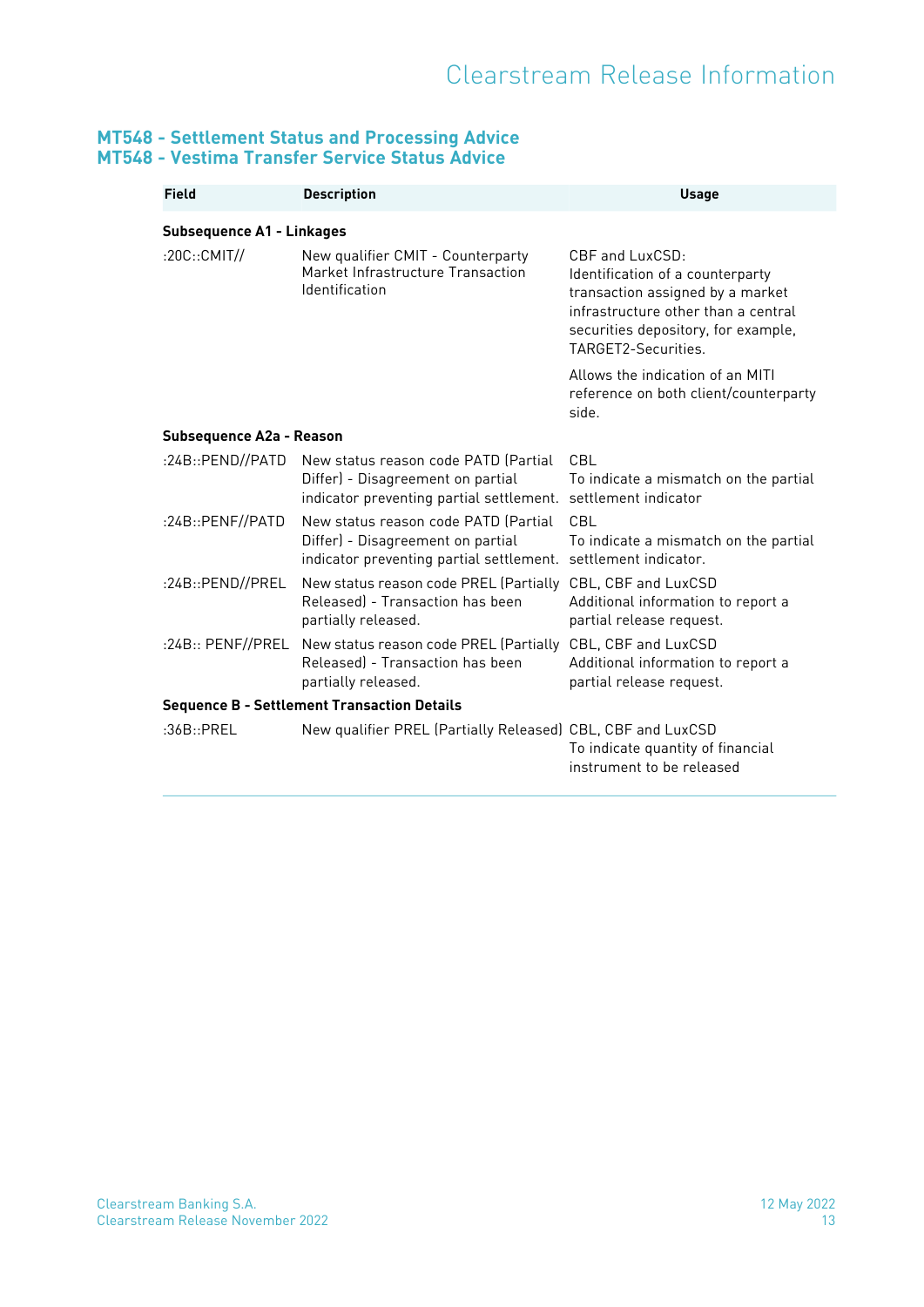#### <span id="page-17-0"></span>**Securities statements**

#### <span id="page-17-1"></span>**MT536 - Statement of Transactions report**

| Field                              | <b>Description</b>                                                                             | <b>Usage</b>                                                                                                                                                                                     |
|------------------------------------|------------------------------------------------------------------------------------------------|--------------------------------------------------------------------------------------------------------------------------------------------------------------------------------------------------|
| <b>Subsequence B1a1 - Linkages</b> |                                                                                                |                                                                                                                                                                                                  |
| :20C::CMIT//                       | New qualifier CMIT (Counterparty<br>Market Infrastructure Transaction<br><i>dentificationl</i> | $CBF$ and $LuxCSD$ :<br>Identification of a counterparty<br>transaction assigned by a market<br>infrastructure other than a central<br>securities depository, for example,<br>TARGFT2-Securities |
|                                    |                                                                                                | Allows the indication of an MITI<br>reference on both client/counterparty<br>side.                                                                                                               |

#### <span id="page-17-2"></span>**MT537 - Statement of Pending Transactions report and MT537 - Vestima Transfer Service Statement of Pending Transactions**

| <b>Field</b>                   | <b>Description</b>                                                                                                                         | <b>Usage</b>                                                                                                                                                                                    |
|--------------------------------|--------------------------------------------------------------------------------------------------------------------------------------------|-------------------------------------------------------------------------------------------------------------------------------------------------------------------------------------------------|
| <b>Subsequence B1 - Reason</b> |                                                                                                                                            |                                                                                                                                                                                                 |
| :24B::PEND//PATD               | New status reason code PATD (Partial<br>Differ) - Disagreement on partial<br>indicator preventing partial settlement. settlement indicator | CBL<br>To indicate a mismatch on the partial                                                                                                                                                    |
| :24B::PENF//PATD               | New status reason code PATD (Partial<br>Differ) - Disagreement on partial<br>indicator preventing partial settlement.                      | CBL<br>To indicate a mismatch on the partial<br>settlement indicator.                                                                                                                           |
| :24B::PEND//PREL               | New status reason code PREL (Partially CBL, CBF and LuxCSD<br>Released) - Transaction has been<br>partially released.                      | Additional information to report a<br>partial release request.                                                                                                                                  |
| :24B::PENF//PREL               | New status reason code PREL (Partially<br>Released) - Transaction has been<br>partially released.                                          | CBL, CBF and LuxCSD<br>Additional information to report a<br>partial release request.                                                                                                           |
| Subsequence B2a - Linkages     |                                                                                                                                            |                                                                                                                                                                                                 |
| :20C::CMIT//                   | New qualifier CMIT (Counterparty<br>Market Infrastructure Transaction<br>Identification]                                                   | $CBF$ and $LuxCSD$<br>Identification of a counterparty<br>transaction assigned by a market<br>infrastructure other than a central<br>securities depository, for example,<br>TARGET2-Securities. |
|                                |                                                                                                                                            | Allows the indication of an MITI<br>reference on both client/counterparty<br>side.                                                                                                              |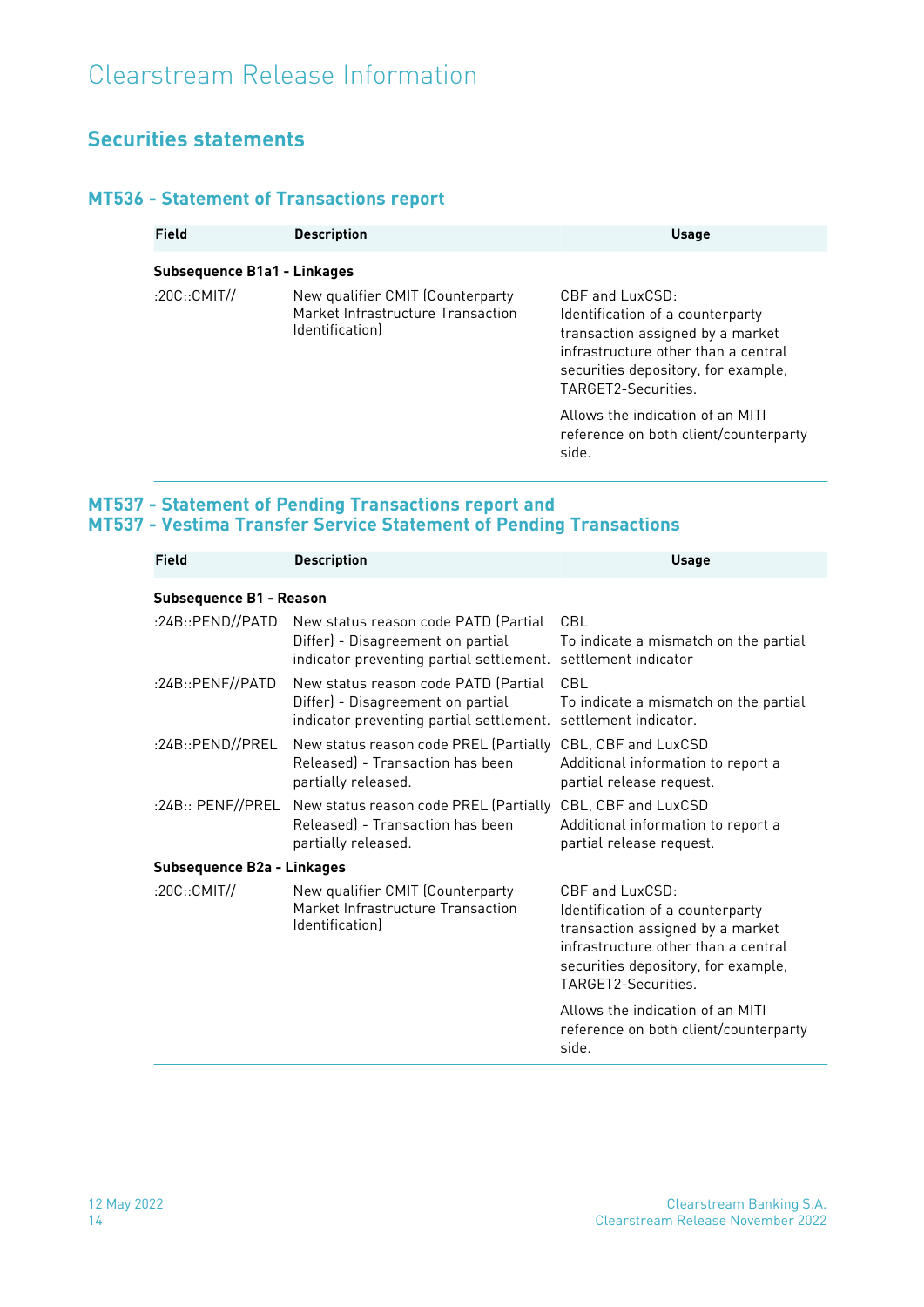| Field                                        | <b>Description</b>                                                                                                                         | <b>Usage</b>                                                                                                                                                                                 |
|----------------------------------------------|--------------------------------------------------------------------------------------------------------------------------------------------|----------------------------------------------------------------------------------------------------------------------------------------------------------------------------------------------|
| <b>Subsequence B2b - Transaction Details</b> |                                                                                                                                            |                                                                                                                                                                                              |
| :36B::PREL                                   | New qualifier PREL (Partially Released) CBL, CBF and LuxCSD                                                                                | To indicate quantity of financial<br>instrument to be released                                                                                                                               |
| <b>Subsequence C1 - Linkages</b>             |                                                                                                                                            |                                                                                                                                                                                              |
| :20C::CMIT/J                                 | New qualifier CMIT (Counterparty<br>Market Infrastructure Transaction<br><i>dentification</i>                                              | CBF and LuxCSD:<br>Identification of a counterparty<br>transaction assigned by a market<br>infrastructure other than a central<br>securities depository, for example,<br>TARGET2-Securities. |
|                                              |                                                                                                                                            | Allows the indication of an MITI<br>reference on both client/counterparty<br>side.                                                                                                           |
| <b>Subsequence C2 - Transaction Details</b>  |                                                                                                                                            |                                                                                                                                                                                              |
| :36B::PRFI                                   | New qualifier PREL (Partially Released) CBL, CBF and LuxCSD                                                                                | To indicate quantity of financial<br>instrument to be released                                                                                                                               |
| Subsequence C3a - Reason                     |                                                                                                                                            |                                                                                                                                                                                              |
| :24B::PEND//PATD                             | New status reason code PATD (Partial<br>Differ) - Disagreement on partial<br>indicator preventing partial settlement. settlement indicator | CBL<br>To indicate a mismatch on the partial                                                                                                                                                 |
| :24B::PENF//PATD                             | New status reason code PATD (Partial<br>Differ) - Disagreement on partial<br>indicator preventing partial settlement.                      | CBL<br>To indicate a mismatch on the partial<br>settlement indicator.                                                                                                                        |
| :24B::PEND//PREL                             | New status reason code PREL (Partially CBL, CBF and LuxCSD<br>Released) - Transaction has been<br>partially released.                      | Additional information to report a<br>partial release request.                                                                                                                               |
| :24B::PENF//PREL                             | New status reason code PREL (Partially CBL, CBF and LuxCSD<br>Released) - Transaction has been<br>partially released.                      | Additional information to report a<br>partial release request.                                                                                                                               |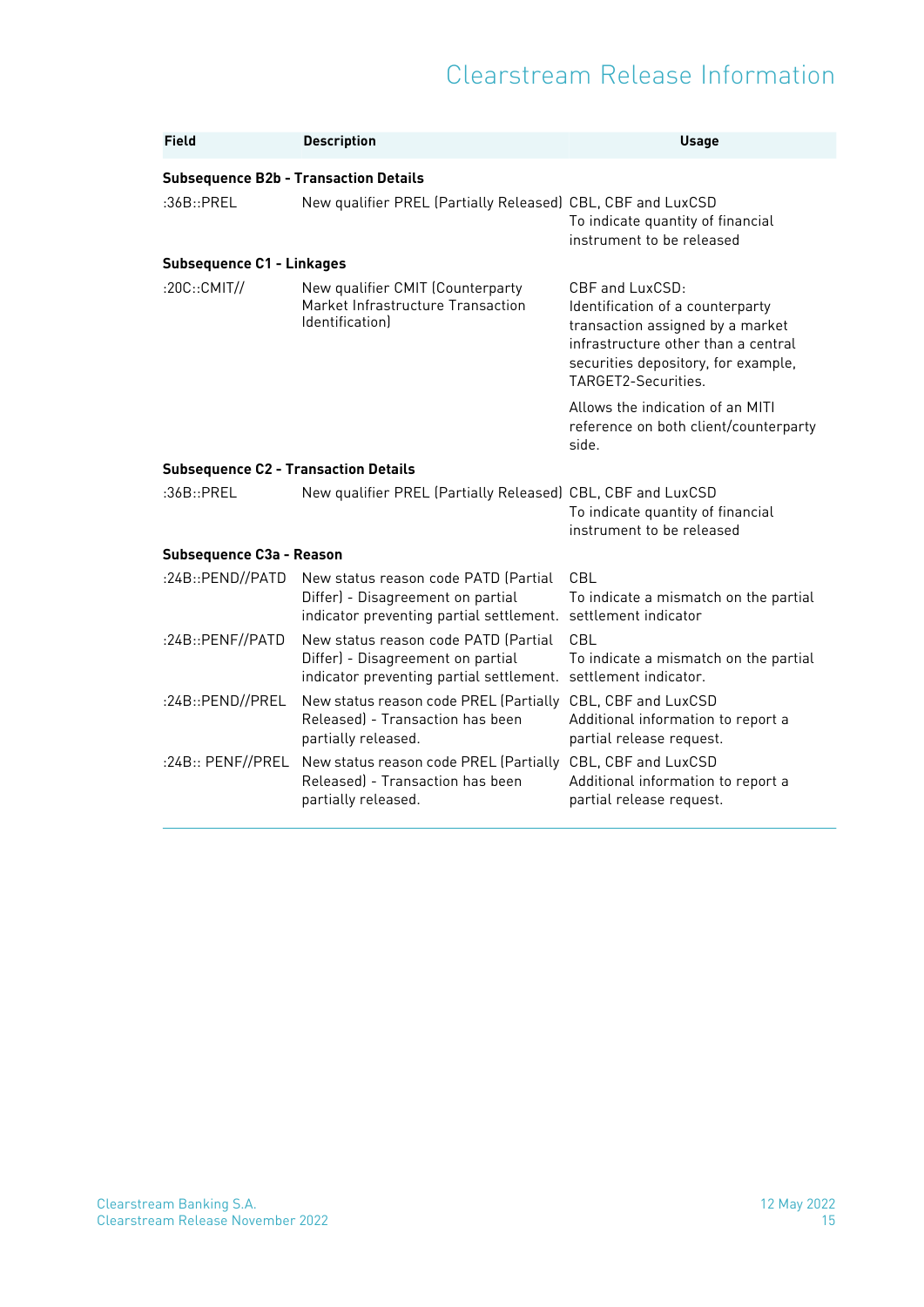### <span id="page-19-0"></span>**Triparty Collateral Management**

#### <span id="page-19-1"></span>**MT527 - Triparty Collateral Instruction**

| <b>Field</b>                            | <b>Description</b>                                                                                                                                                                         | <b>Usage</b>                                                                                                                                                                                                   |
|-----------------------------------------|--------------------------------------------------------------------------------------------------------------------------------------------------------------------------------------------|----------------------------------------------------------------------------------------------------------------------------------------------------------------------------------------------------------------|
| <b>Sequence A - General Information</b> |                                                                                                                                                                                            |                                                                                                                                                                                                                |
|                                         | :22H::COLA//UDMS New exposure type code UDMS -<br>Uncleared Derivative Margin<br>Segregation.<br>Relates to uncleared derivative margin<br>segregation for variation or initial<br>margin. | The code words UDMS, OTCD, and<br>CBCO will also be accepted for TCMS<br>contracts. If used, the values will be<br>returned in any MT558 messages. SLOA<br>value will continue to be reported on the<br>MT569. |